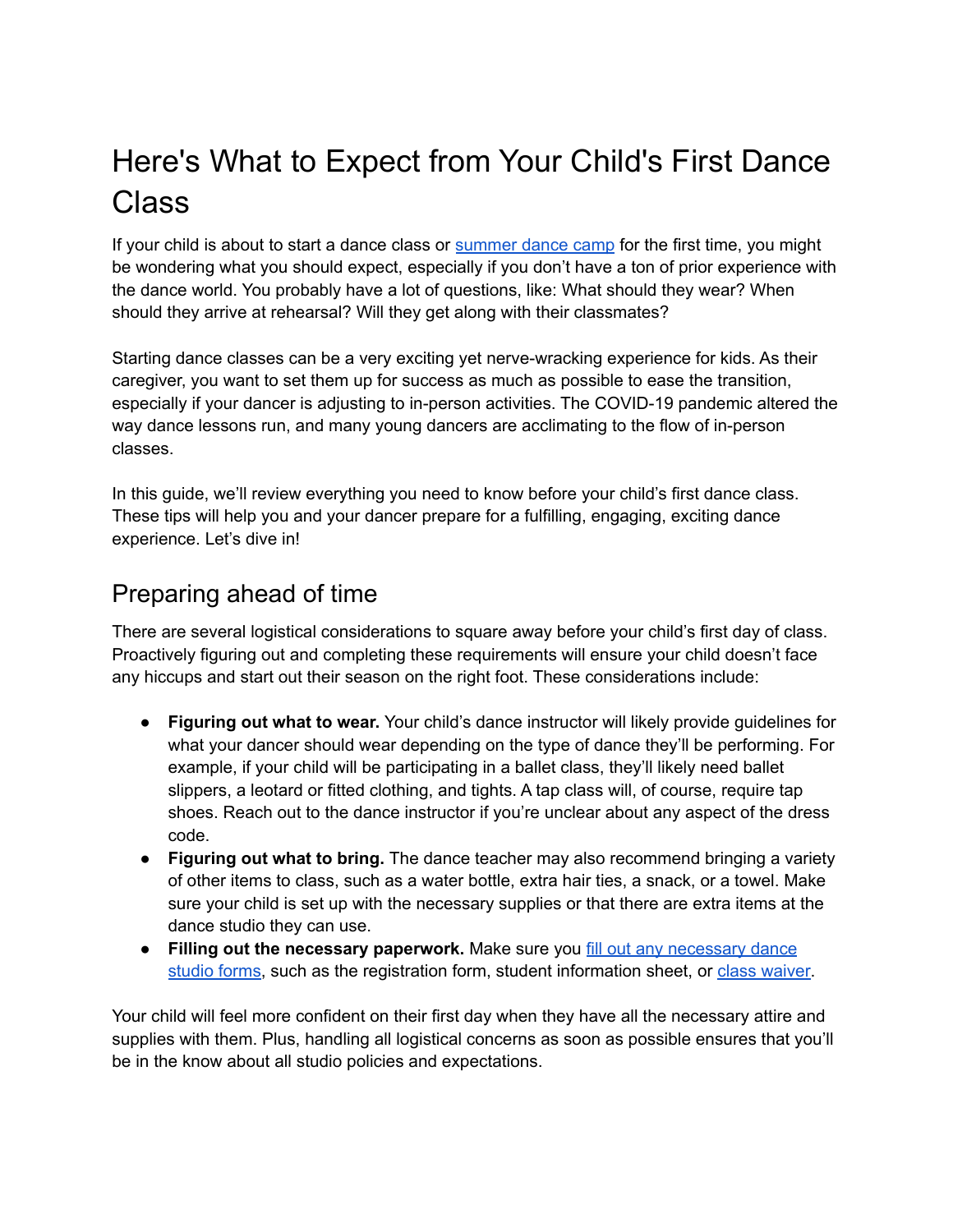# Adjusting to an in-person dance class environment

For many students, [Spring](https://dancewave.org/spring-semester-dance-classes/) 2022 will be their first time returning to all in-person dance instruction. This can be a stressful adjustment for children who aren't used to fully in-person lessons after two years of remote activities.

**Before your child's first dance class, review the studio policies, especially any health-related protocols.** Also, ensure your child has at least some understanding of the style of dance they'll be performing. This helps your dancer visualize what the class will look like and how they'll be moving around in a space with their fellow dancers.

Finally, be sure to drop your student off early, especially on the first day. This allows them to familiarize themselves with the physical dance environment before starting class.

### Engaging with the dance instructor

Your child's relationship with their dance instructor can make or break their first dance class experience, so help them kick things off on a good note. Introduce your child to their dance teacher before the first day of class, if possible.

Additionally, make sure you give your child's dance instructor the space they need to mentor your dancer and help them build confidence. Trust that they have the experience and skills needed to guide your dancer every step of the way. This will make your relationship with the dance instructor go much smoother.

Keep in contact with the dance teacher and ensure you don't miss any updates or reminders from them. Download your [studio's](https://info.dancestudio-pro.com/features/) mobile app, if they have one, and turn on notifications so you don't miss any important communications about the class or your child's progress.

### Helping your dancer embrace independence

Most likely, you won't be able to watch your dancer as they practice. This can be a challenging transition for young dancers to adjust to. Dance teachers are skilled in making the dance class a warm and welcoming place. Therefore, even if they struggle in the beginning, they should be used to attending the class on their own in no time.

Even older children will have to get used to gaining more independence as they participate in dance classes. They may have to work through certain interpersonal issues with their classmates or manage complex feelings, such as periods of high stress or insecurity.

Help your dancer work through these feelings as they arise and offer suggestions for coping with negative emotions in a healthy way. For instance, you might encourage your student to practice positive affirmations, get them a notebook so they can start journaling, or offer suggestions for working through any conflicts they have with other students or their instructor.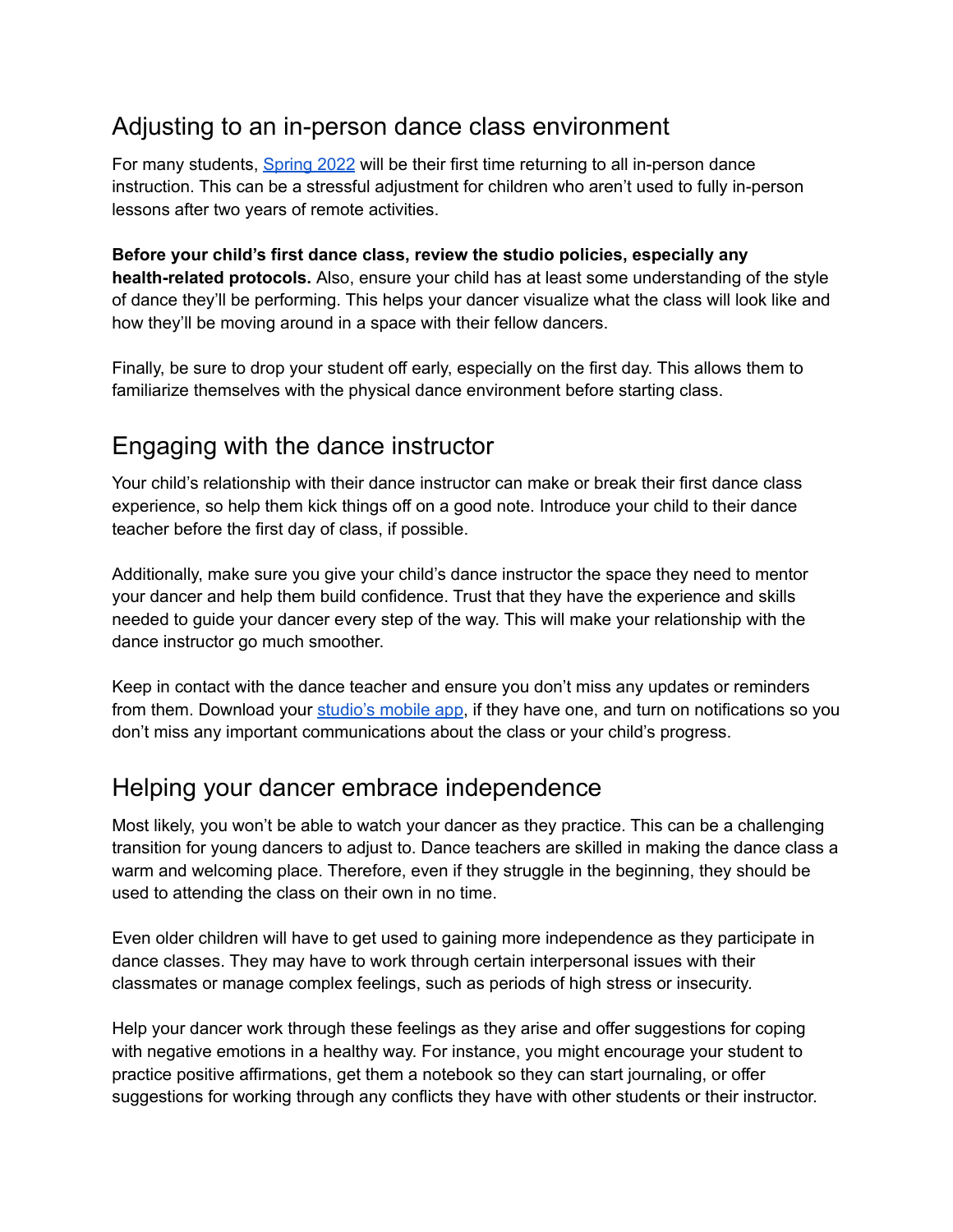### Interacting with fellow students

Another element that can make or break your child's dance experience is their relationships with other students. If your child makes friends relatively easily, they might not struggle very much to feel at home in their dance class.

However, if they're shy, it might take them a bit longer to feel comfortable in the class. Early on, they might even ask to quit. Encourage your student to give it a chance because most likely, they will eventually make a strong connection with at least one other dancer.

For example, if the dance studio has any additional after-class outings, you might encourage your child to spend extra time hanging out with and getting to know other dancers. Additionally, without encroaching on your child's sense of independence, check in regularly with them to see how they're adjusting to their new environment.

Also, your dancer may be at a different level than other students in their class. This can be difficult, especially if they feel left behind by their peers. If your dancer gets stuck in this mindset, remind them that everyone has to start somewhere and that they're doing a great job.

# Supporting your dancer at home

You might not have realized how much of a dancer's success depends on practicing healthy habits at home. To help your dancer perform to the best of their ability, support them in creating a well-rounded lifestyle that helps them feel their best. This includes helping them:

- **Get proper nutrition.** Dancers require plenty of carbohydrates to maintain energy and protein to help build and restore muscles.
- **Practice healthy sleep habits.** The right amount of sleep varies for every child, but it's generally recommended that elementary-age children get [between](https://www.cdc.gov/chronicdisease/resources/infographic/children-sleep.htm) 9 to 12 hours of [sleep](https://www.cdc.gov/chronicdisease/resources/infographic/children-sleep.htm) per night.
- **Have honest conversations about social media.** As your child starts participating in the dance world for the first time, they will likely also start seeing dance content on social media. Have frank conversations with your child about the distorting effect of filters, the dangers of cyberbullying, and how to engage with social media in a healthy way.
- **Practice conditioning/stretching.** Cross-training and stretching are two things dancers can do at home to stay flexible, build strength, and help prevent injuries. Clear a small space for dancers to practice yoga, pilates, or other forms of conditioning at home. Help them find YouTube videos to guide them through these exercises.

When you stick to these healthy routines every day, you'll start to see positive changes in your dancer's mindset and performance during classes and recitals. Plus, you'll be helping them build positive habits to last a lifetime!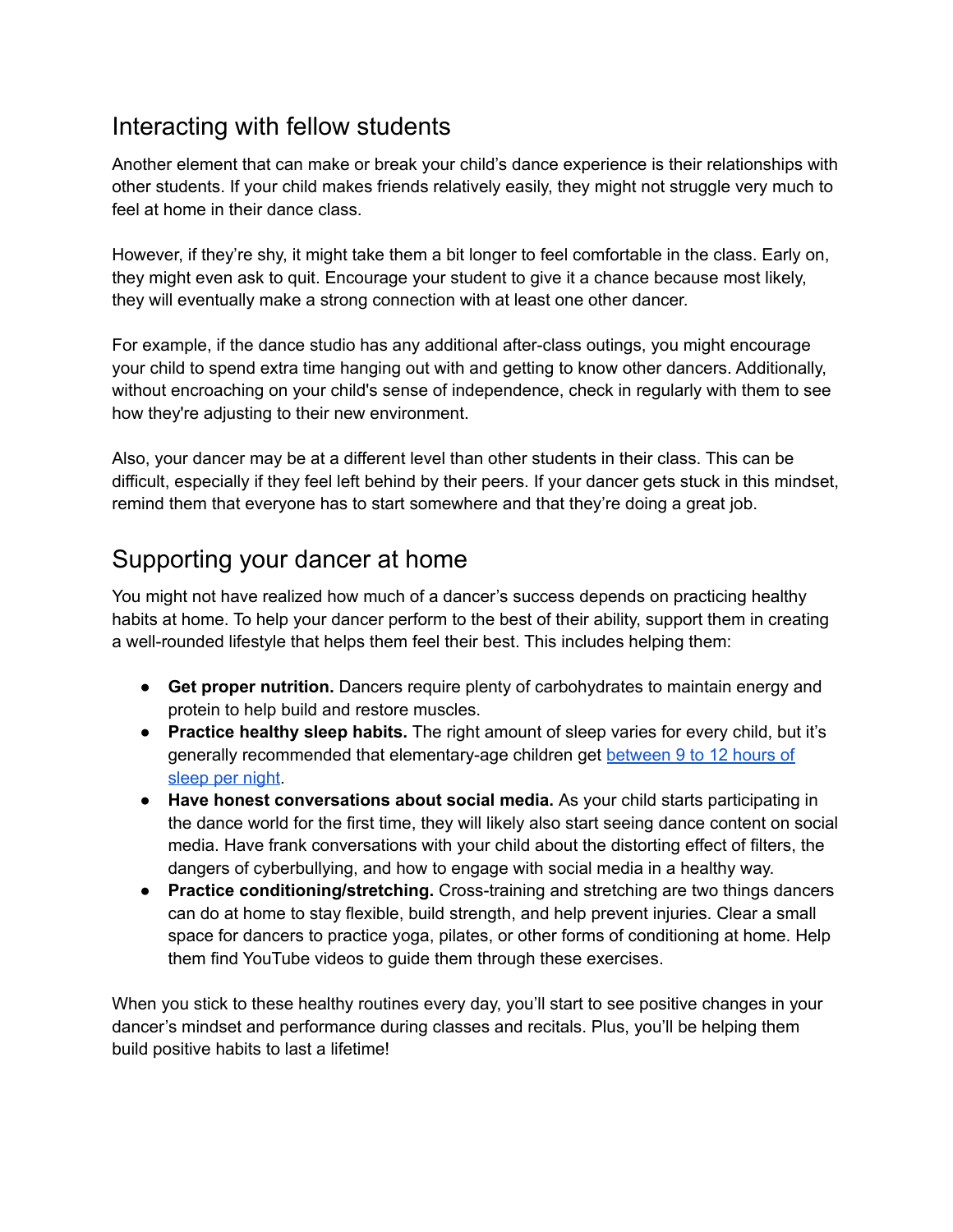Every dance class and studio is unique, but these are the general elements to expect from your child's first dance experience. With these considerations in mind, your child should have a positive first dance class with minimal surprises or hiccups. This can set them up for a long-lasting, fulfilling dance career!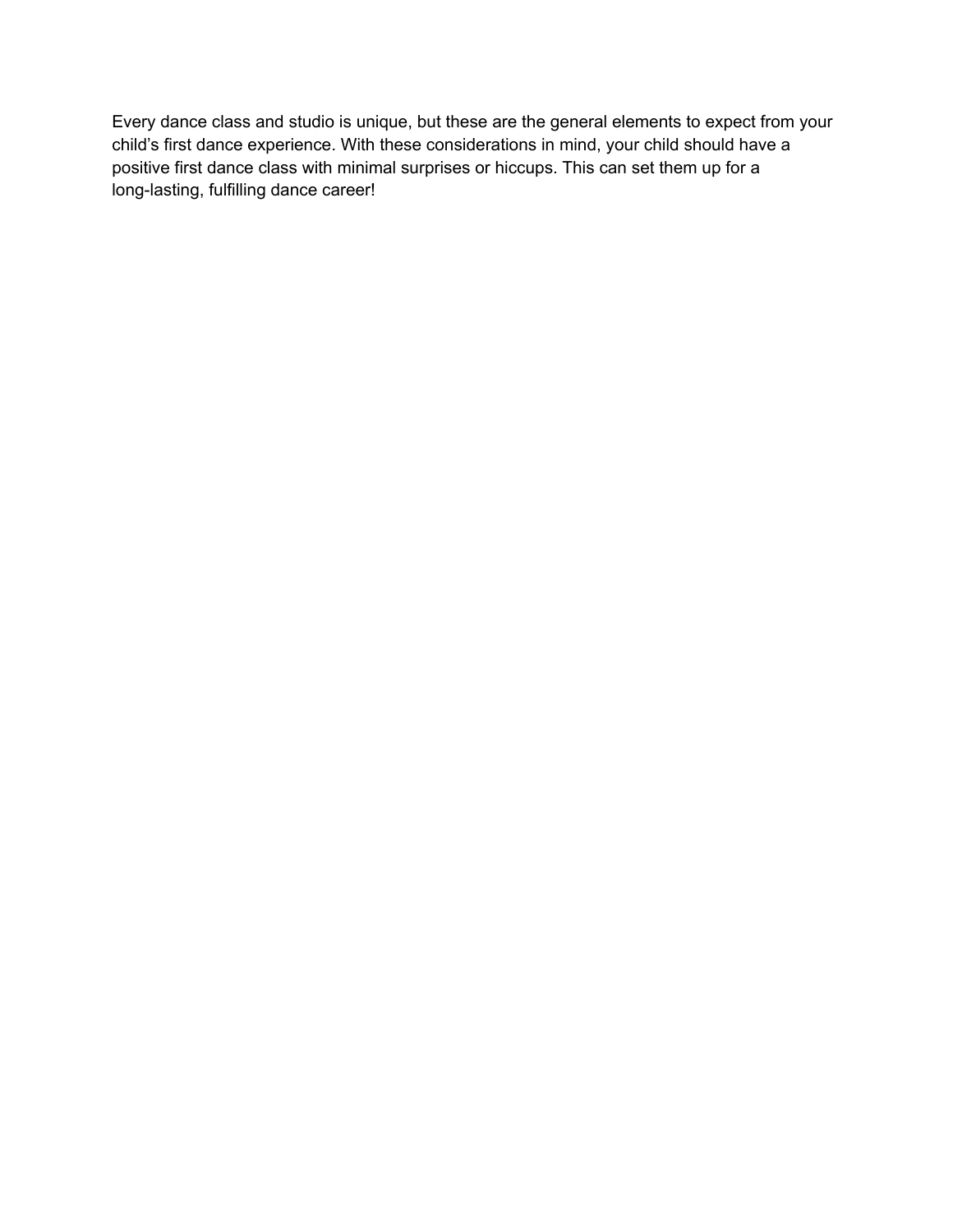#### **MEET THE AUTHORS**

#### **Author: Laura Cole**



For more than 15 years, Laura Cole has focused on strategic planning and project management for SaaS organizations. Laura became the CEO of DanceStudio-Pro in 2020. Laura is a wife, mom, yogi and volunteer.

#### **Author: Olivia Mode-Cater**



Olivia Mode-Cater is an industry leader in dance education and dance entrepreneurship, having presented on these topics on a national and international level. Olivia's work draws on her experiences as a veteran dance educator in all teaching settings: higher education, PK-12 schools, and studios. Olivia proudly joined the DanceStudio-Pro team in 2021 as the Sr. Marketing Manager.